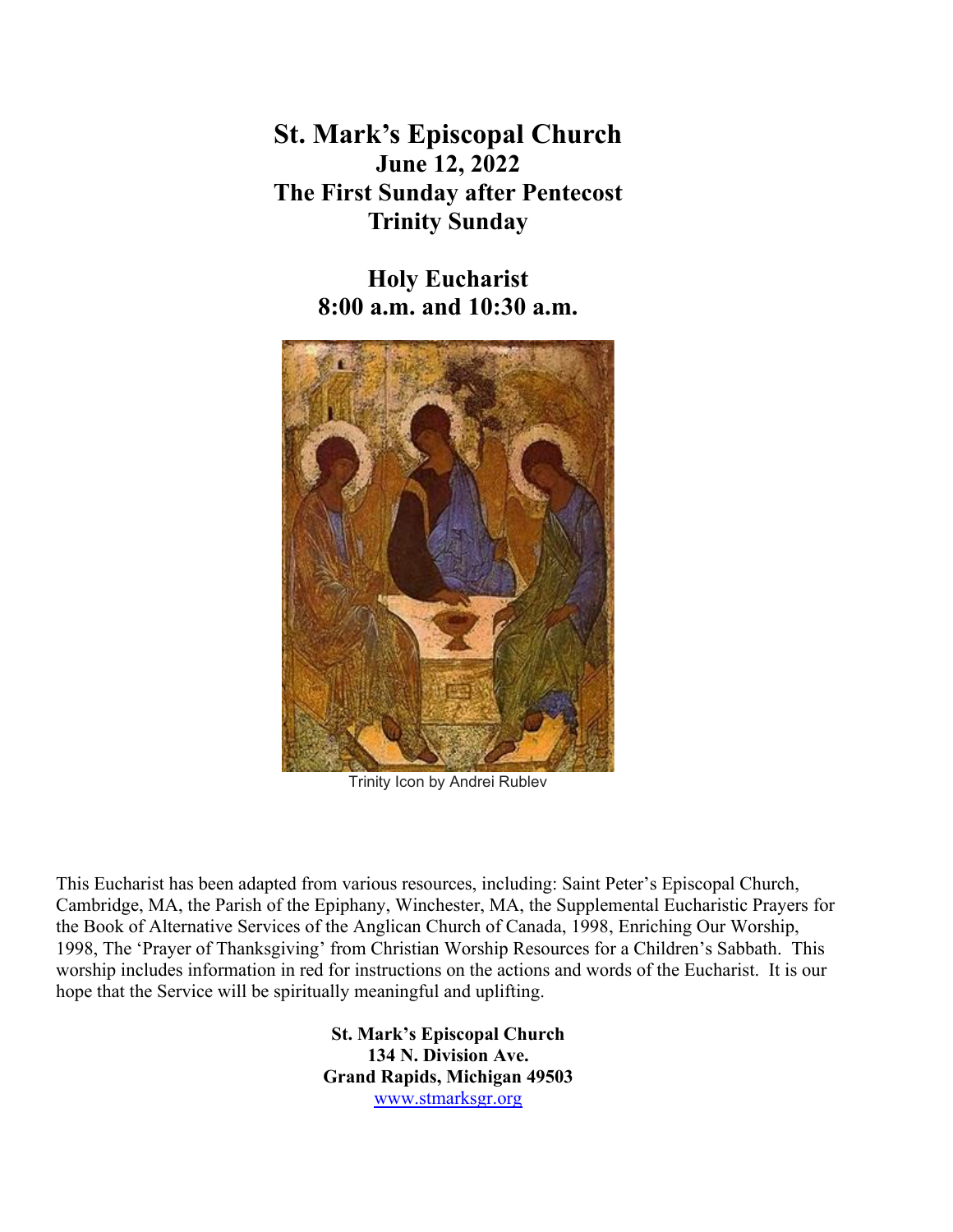# **Welcome to St. Mark's**

Welcome to historic St. Mark's, a vibrant community of faith, which has gathered for worship since 1836 and in the current building since 1848. If this is your first visit with us, please know that we are delighted you are here. Please, introduce yourself and be sure to sign our guest sign-in sheet in the foyer and/or fill-out a Visitor's Welcome Card. Also, please take a welcome folder on the Welcome Desk.



**Health Safety:** Everyone entering the St. Mark's Parish House is strongly encouraged to wear a mask. Guests and visitors are asked to sign the register. Everyone is asked to use sanitizer upon entering the Parish House. Upon leaving a restroom, please wash hands with warm soapy water and sanitize. Many thanks.

**Weekly Worship and Prayer at St. Mark's**: Sundays at 8:00 a.m. and 10:30 a.m.; Compline on Mondays and Thursdays at 8:00 p.m. via Facebook live. The bulletin is identical for both Sunday Services with musical elements not included in the 8:00 a.m. Service.

**The Breakfast Café**, a program of our outreach ministry, is at 8:15 a.m. every Saturday. If you would like more information, please contact Judy Freeman at [judyfw@comcast.net.](mailto:judyfw@comcast.net)

**Children at St. Mark's:** St. Mark's provides many children's activities and opportunities and welcomes you to contact our Director of Children's Ministry, Evan Knill, at [eknill107@gmail.com](mailto:eknill107@gmail.com) for more information.

**Junior and Senior High Youth: Grand Rapids Episcopal Youth:** G.R.E.Y. is a joint youth ministry between St. Mark's and St. Andrew's Episcopal Churches for youth in grades 6-12. We have weekly formation gatherings during the school year and service and social activities throughout the year. Please contact our Director of Youth Ministry, Jeff Brown, for more information[: jeffatgrey@gmail.com.](mailto:jeffatgrey@gmail.com)

**Adults:** We offer the *Education for Ministry* seminar during the program year, an *Inquirers' Class*for those preparing for Confirmation, Reception, or Reaffirming one's faith and seasonal Sunday forums at 8:30 a.m. Please, see Fr. Christian for moredetails. We also offer a Monday book study for adults. For the book group, please contact Carmela McIntire at [carmela0067@att.net](mailto:carmela0067@att.net)

**A Note about Cell Phones**: We ask that you turn off your cell phone; if you are on call, please turn it to vibrate when you enter the church.

**Rest Rooms** are located on the main level of the Parish House under the exit sign at the top of the Foyer ramp.

**Parking on Sundays**: Limited parking is available in the Parish Lot. Please, consider the free metered parking on Pearl, Ionia, Lyon, Fountain and other streets near the church, the upper and lower levels of the GRCC building on Fountain Street and the Ellis Parking Lot at 210 Ionia just west of Lyon Street. For the Ellis Lot: Please, pick up an exit ticket from an Usher, a Greeter or on the little table where the bulletins are in the north transept. Parking is free on Sunday only. A white ticket is required to accompany the parking ticket and to exit the lot.

#### **St. Mark's Full- and Part-time Staff**

The Rev. Dr. Christian Brocato, Rector The Rev. Susan York, Priest Associate The Rev. Jan Gockerman, Deacon Megan Harding, Parish Administrative Associate Pam Stevenson, Finance Manager Dr. Gregory Crowell, Director of Music Alexis VanZalen, Organ Scholar Evan Knill, Director of Children's Ministry Jeff Brown, Director of Youth Ministry Kate Pyles, Director of Communications Ministry Ronnie Bowen, Sexton Wendell Chivis, Sexton Associate Doris Molina, Weekend Sexton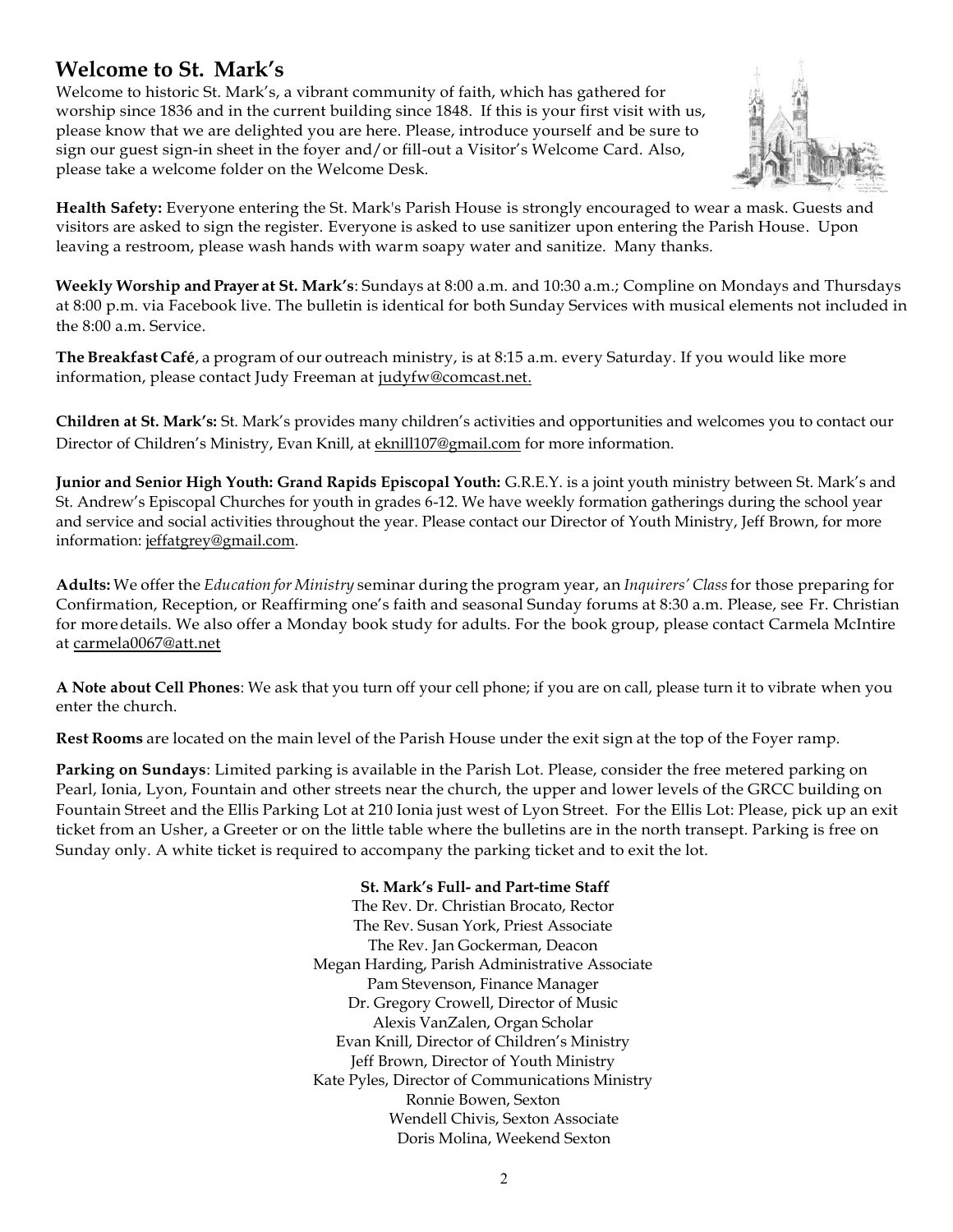# *The Gathering of God's People*

*The Rev. Nurya Parish, Presider I The Rev. Steven Manskar, Presider II and Preacher*

*Our prayer begins with the offering of music, an offering to help us prepare for the words and actions to follow in the Service.* 

**The Prelude —** Prelude on Nicaea *Calvin Hampton*

*Lector I* **The Welcome**

#### **The Gathering Hymn — Blue Hymnal 362: Holy, holy, holy** *Nicaea*

#### **Prayer of Invocation**

*Presider I:* † Blessed be God, Father, Son and Holy Spirit. *All:* **And blessed be God's reign now and forever.**

*The following prayer is called the Prayer of Humble Access in which we ask God to open our minds and hearts as we prepare to receive God's Word and God's Eucharist.*

*All:* **Almighty God, to you all hearts are open, all desires known, and from you no secrets are**  **hid: Cleanse the thoughts of our hearts by the inspiration of your Holy Spirit, that we may perfectly love you and worthily magnify your holy Name; through Christ our Lord. Amen.**

*Presider I:* God be with you.

*All:* **And also with you.**

*Presider I*: Let us pray

*All:* **O God, stay with us, your beloved children, and remain with us in our prayer; be our companion in the way, kindle our hearts and awaken new hope, that we may know you as you are revealed in Scripture, the Holy Eucharist, and in the faces of one another. Grant this for the sake of your love. Amen.**

#### **Confession and Absolution**

*To best prepare for what is to come in our worship, we openly ask God for forgiveness and seek reconciliation and peace.*

- *Presider II:* Let us confess our faults and admit our frailty. *(Pause for reflection)*
- *All:* **Before God, with the people of God, we confess to our brokenness: to the ways we wound our lives, the lives of others, and the life of the world. We lay down what is past and look to the future. We take into daily life signs of hope and healing. We reach beyond ourselves, to share the lives of others and touch the wider world.**

*Presider II:* †May God forgive us, Christ renew us, and the Spirit enable us to grow in love.

*All:* **Amen.**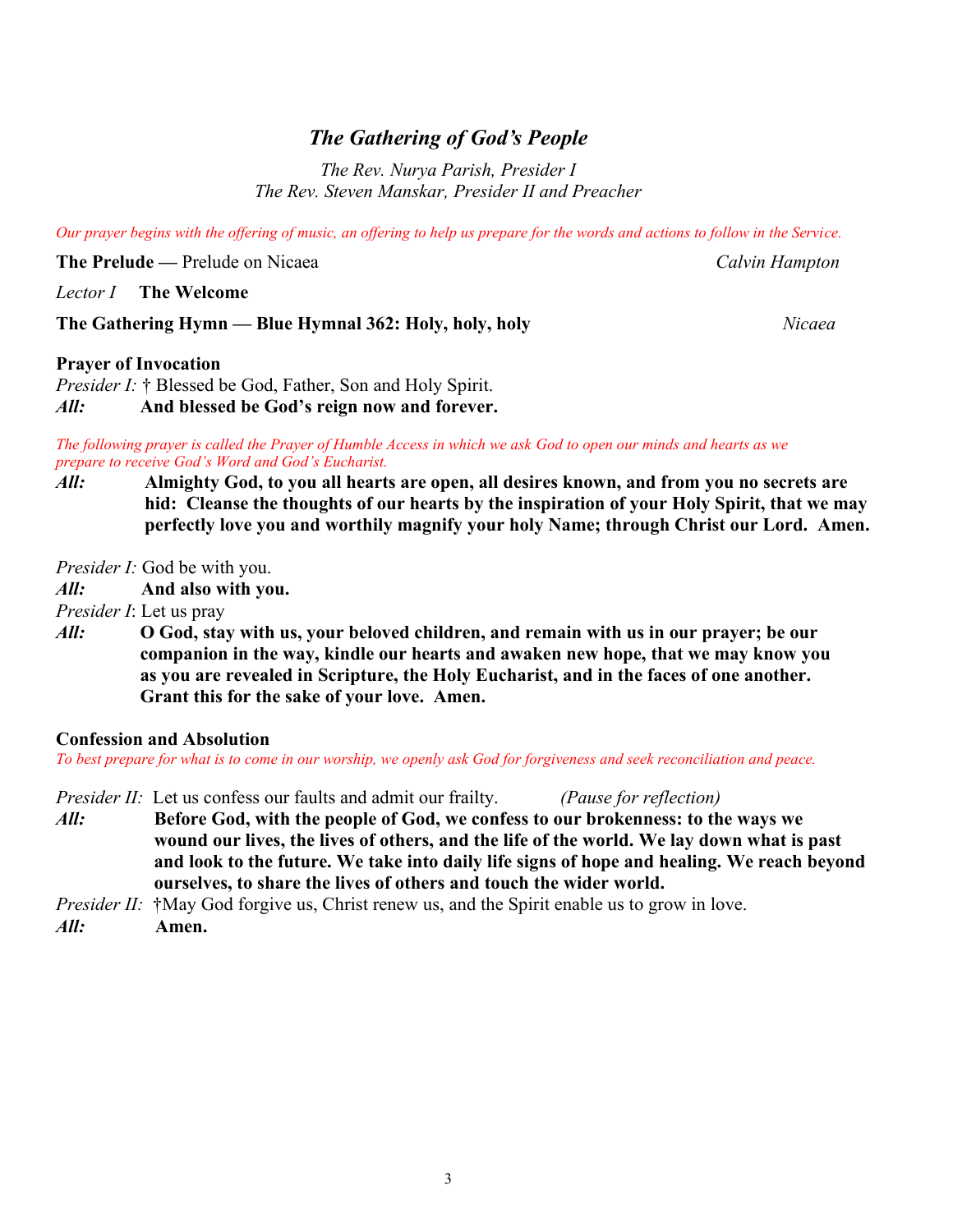*Presider I:* Let us offer praise to our God.

**Gloria** *(Spoken at 8 a.m. and Sung at 10:30 a.m.)**Frank E. White*



## **Collect of the Day**

*Presider II:* God be with you.

# *People:* **And also with you.**

*Presider II:* Let us pray.

Almighty and everlasting God, you have given to us your servants grace, by the confession of a true faith, to acknowledge the glory of the eternal Trinity, and in the power of your divine Majesty to worship the Unity: Keep us steadfast in this faith and worship, and bring us at last to see you in your one and eternal glory, O Father; who with the Son and the Holy Spirit live and reign, one God, for ever and ever. **Amen.**

# *The Liturgy of the Word*

*At this point, we are seated to listen and hear the Word of God from the Sacred Scriptures, the Bible.*

## **The Hebrew Scripture**  Proverbs 8:1-4,21-27

*Lector 1:* A Reading from the Book of Proverbs

Does not wisdom call, and does not understanding raise her voice? On the heights, beside the way, at the crossroads she takes her stand; beside the gates in front of the town, at the entrance of the portals she cries out: "To you, O people, I call, and my cry is to all that live. The Lord created me at the beginning of his work, the first of his acts of long ago. Ages ago I was set up, at the first, before the beginning of the earth. When there were no depths I was brought forth, when there were no springs abounding with water. Before the mountains had been shaped, before the hills, I was brought forth— when he had not yet made earth and fields, or the world's first bits of soil. When he established the heavens, I was there, when he drew a circle on the face of the deep, when he made firm the skies above, when he established the fountains of the deep, when he assigned to the sea its limit, so that the waters might not transgress his command, when he marked out the foundations of the earth, then I was beside him, like a master worker; and I was daily his delight, rejoicing before him always, rejoicing in his inhabited world and delighting in the human race."

*Lector I:* Hear what the Spirit is saying. *People:* **Thanks be to God.**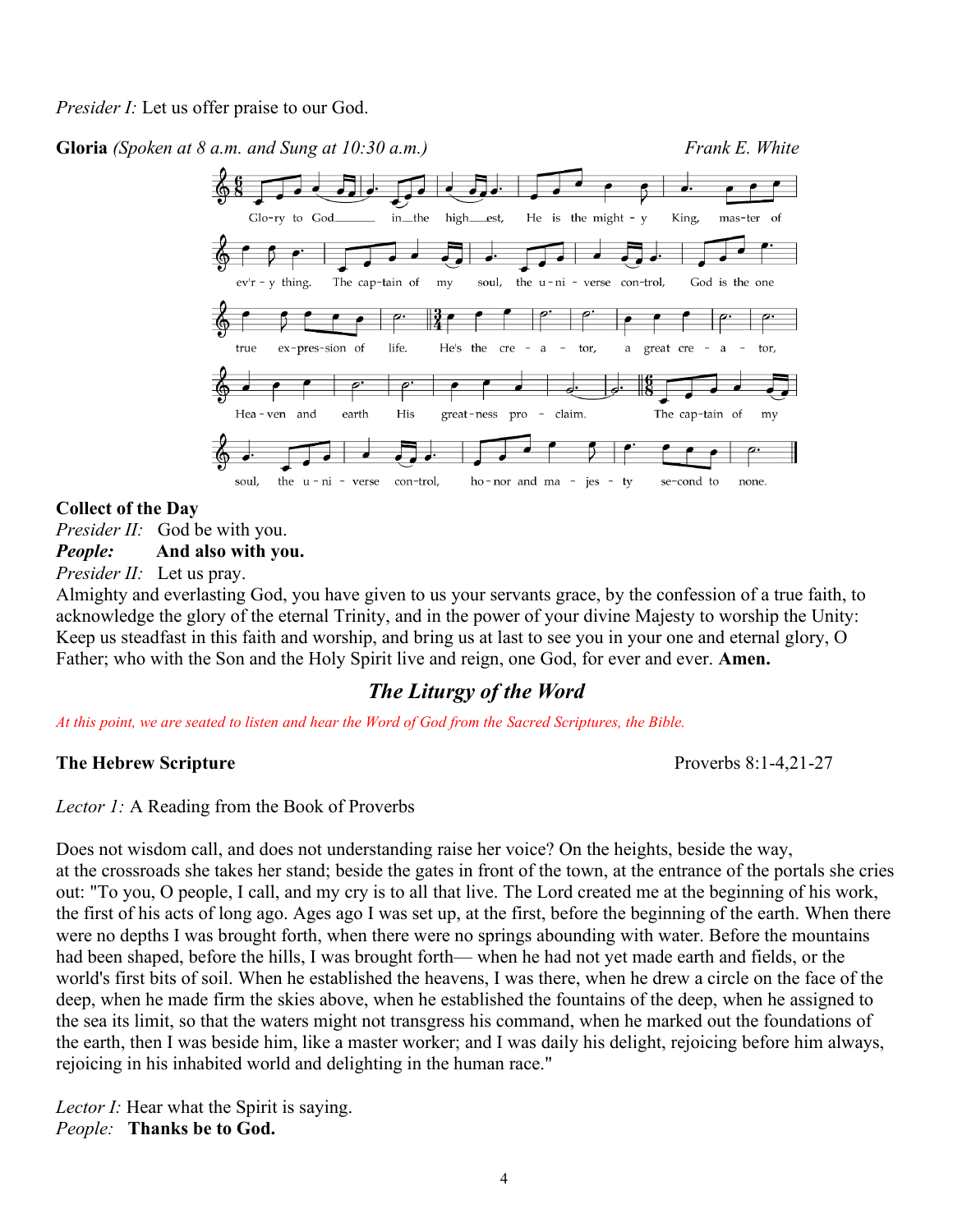#### **Psalm 8**

*Lector I:* Let us pray the Psalm responsively by half verse.

## **The Christian Scripture Romans 5:1-5**

*.*

*Lector II:* A Reading from the Book of Romans

Since we are justified by faith, we have peace with God through our Lord Jesus Christ, through whom we have obtained access to this grace in which we stand; and we boast in our hope of sharing the glory of God. And not only that, but we also boast in our sufferings, knowing that suffering produces endurance, and endurance produces character, and character produces hope, and hope does not disappoint us, because God's love has been poured into our hearts through the Holy Spirit that has been given to us.

*Lector II:* Hear what the Spirit is saying to God's People. *People:* **Thanks be to God.**

## **The Gospel Hymn — Blue Hymnal 367: Round the Lord in glory seated** *Rustington*

Gospeler: The Holy Gospel of our Lord Jesus Christ according to John. *People:* **Glory to you, O Christ.**

Jesus said to the disciples, "I still have many things to say to you, but you cannot bear them now. When the Spirit of truth comes, he will guide you into all the truth; for he will not speak on his own, but will speak whatever he hears, and he will declare to you the things that are to come. He will glorify me, because he will take what is mine and declare it to you. All that the Father has is mine. For this reason I said that he will take what is mine and declare it to you."

**The Gospel** John 16:12-15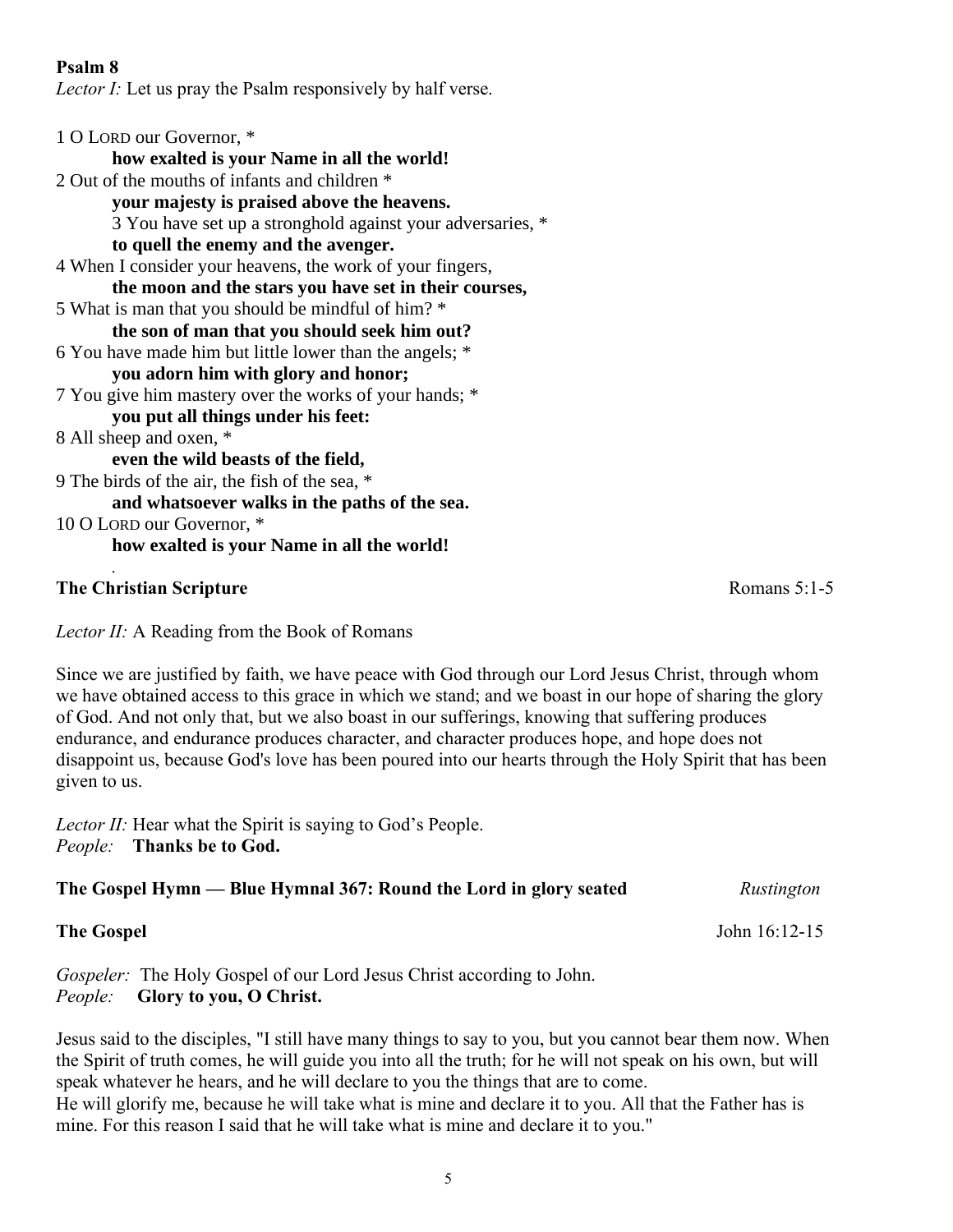*Gospeler:* The Gospel of Christ. *People:* **Praise to you, O Christ.**

**The Nicene Creed** *(Please note the language for the Spirit.)*

**We believe in one God, the Father, the Almighty, maker of heaven and earth, of all that is, seen and unseen.**

- **We believe in one Lord, Jesus Christ, the only Son of God, eternally begotten of the Father, God from God, Light from Light, true God from true God, begotten, not made, of one Being with the Father. Through him all things were made. For us and for our salvation he came down from heaven: by the power of the Holy Spirit he became incarnate from the Virgin Mary, and was made a man. For our sake he was crucified under Pontius Pilate; he suffered death and was buried. On the third day he rose again in accordance with the Scriptures; he ascended into heaven and is seated at the right hand of the Father. He will come again in glory to judge the living and the dead, and his kingdom will have no end.**
- **We believe in the Holy Spirit, the Lord, the giver of life, who proceeds from the Father and the Son. With the Father and the Son, the Spirit is worshiped and glorified. The Spirit has spoken through the Prophets.**
- **We believe in one holy catholic and apostolic Church. We acknowledge one baptism for the forgiveness of sins. We look for the resurrection of the dead, and the life of the world to come. Amen.**

#### **Prayers of the People**

*The following prayers are offered to God on behalf of all people, those children of all ages gathered here in-person or praying with us online, and those around the world.*

| Lector I:          | O God, we ask you to hear the prayers of your people gathered before you, your children of all<br>ages, and hear our prayer with the response, "O God, hear us."                                                                                    |  |
|--------------------|-----------------------------------------------------------------------------------------------------------------------------------------------------------------------------------------------------------------------------------------------------|--|
| Lector II:<br>All: | O God, help us to be at peace within ourselves. We pray:<br>O God, hear us.                                                                                                                                                                         |  |
| Lector I:<br>All:  | O God, help us to accept that we are profoundly loved and need never be afraid. We pray:<br>O God, hear us.                                                                                                                                         |  |
| Lector II:         | O God, help us to be aware that you are the source of being common to us all and to creation<br>We pray:                                                                                                                                            |  |
| All:               | O God, hear us.                                                                                                                                                                                                                                     |  |
| Lector $I$ :       | O God, fill us with the presence of your great compassion for us, for all those in need, and<br>those for whom we have promised to pray, especially remembering those on our Parish<br>Prayer List found in the bulletin. We pray:                  |  |
| All:               | O God, hear us.                                                                                                                                                                                                                                     |  |
| Lector II:         | O God, help us so to live that all your people may have clean air, food, water, and shelter,<br>especially remembering refugees throughout the world. Give us grace to do all we can to<br>protect and preserve your magnificent creation. We pray: |  |
| All:               | O God, hear us.                                                                                                                                                                                                                                     |  |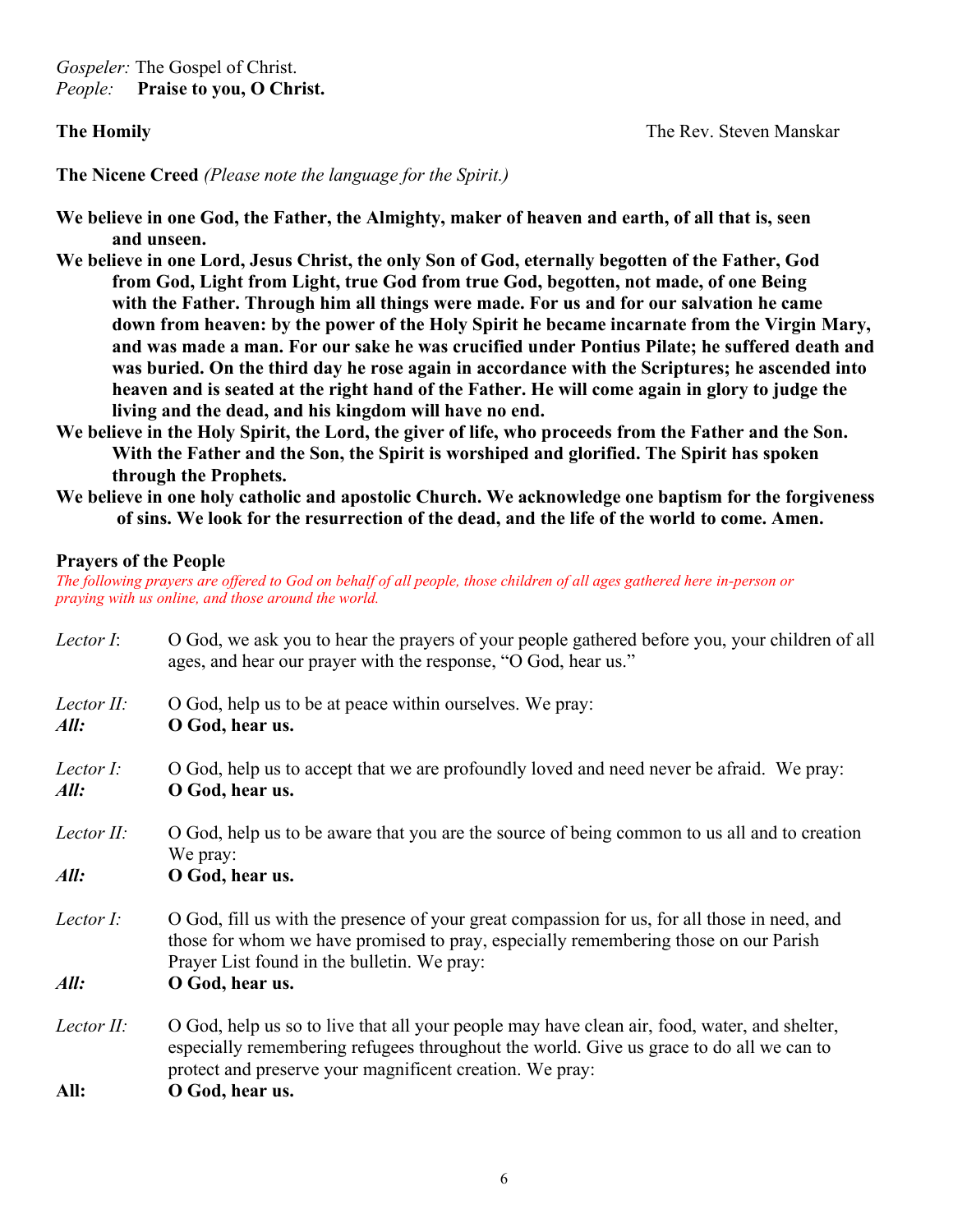| Lector I:        | O God, may we cease to be a cause of suffering for others. Help us to end violence,<br>hatred, anger, racism and war. We pray:                                            |  |
|------------------|---------------------------------------------------------------------------------------------------------------------------------------------------------------------------|--|
| All:             | O God, hear us.                                                                                                                                                           |  |
| Lector II:       | Let us offer additional prayers, either silently or aloud. (Silence is observed while additional<br><i>prayers are offered.</i> ) We pray:                                |  |
| All:             | O God, hear us.                                                                                                                                                           |  |
| Presider II:     | O God, hear our prayers, and kindle within our hearts a flame of love for our neighbors, our<br>foes, our friends, and all our sisters and brothers throughout the world. |  |
| All:             | O God of the poor and the yearning, from the humblest thing that lives to the name that is<br>highest of all, kindle within our hearts a flame of love. Amen.             |  |
| <b>The Peace</b> |                                                                                                                                                                           |  |
| Presider I:      | The peace of Christ be always with you.                                                                                                                                   |  |

| Presider I: | The peace of Christ be always with you.        |
|-------------|------------------------------------------------|
| All:        | And also with you.                             |
| Presider:   | Let us offer one another a sign of that peace. |

#### **Announcements**

#### **The Offertory**

*While special music is offered, our monetary gifts are received for the benefit of the mission of St. Mark's. The Table is prepared, and the collected gifts are presented to be blessed by God. 'The Liturgy of the Table' asks God to receive our gifts of bread and wine and ourselves as we are blessed by God.*

**Offertory Music:** Walk Together, Children *Moses Hogan* 

Hannah DeBoer, soprano

**Doxology** *(Spoken at 8 a.m. and sung at 10:30 a.m.)*

**Praise God from whom all blessings flow: Praise God, all creatures here below; Praise God above, O heavenly host; Praise Father, Son, and Holy Ghost; Amen.**

# *The Liturgy of the Table*

#### **The Invitation**

*Presider I:*

Sisters and brothers, the table of bread and wine is now made ready. It is the table of company with Jesus and all who love him. It is the table of sharing with the poor of the world with whom Jesus identified himself. It is the table of communion with the earth in which Christ became incarnate. Come, it is Christ who invites us to meet him here.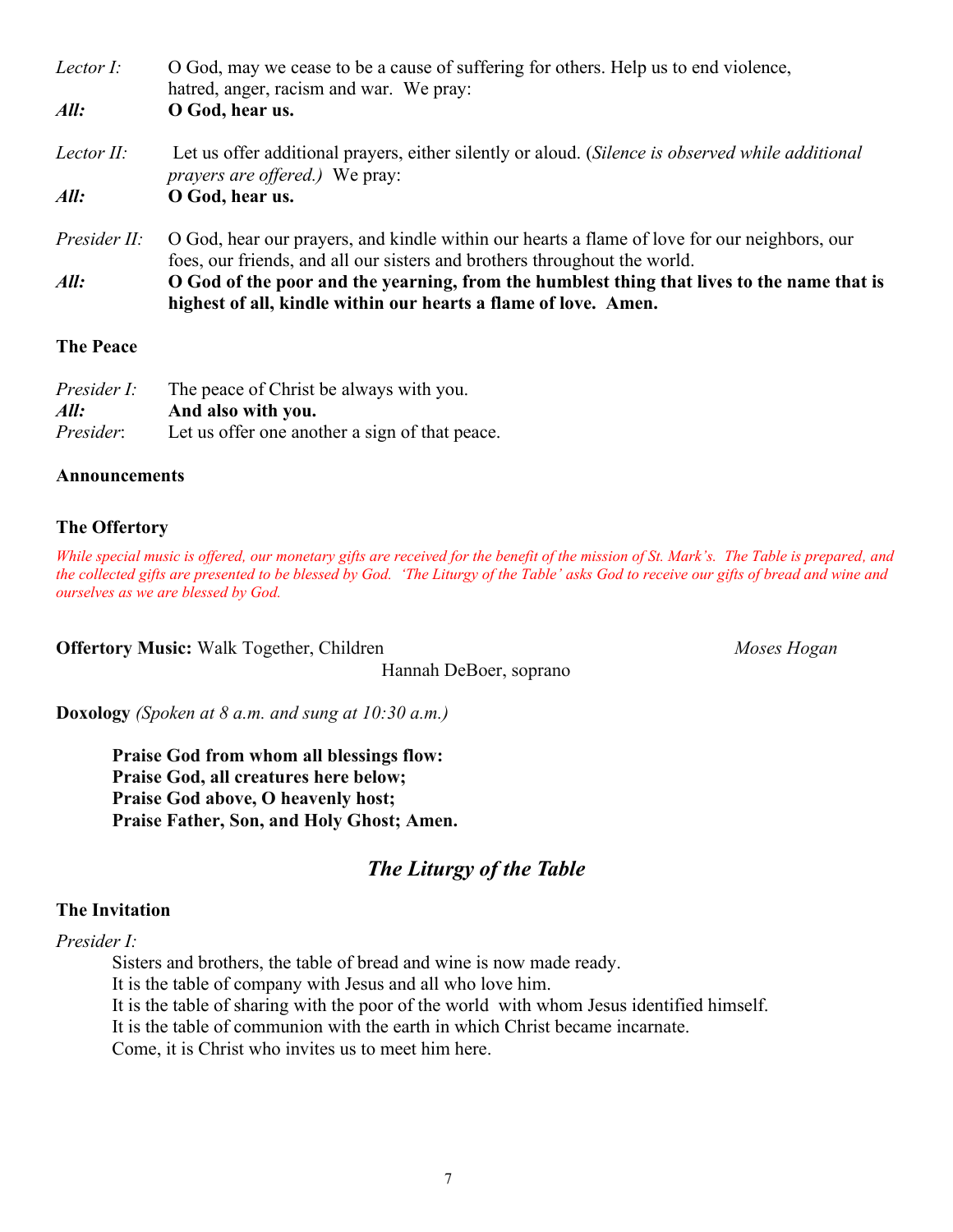*Presider:* God be with you *All:* **And also with you.** *Presider:* Lift up your hearts. *All:* **We lift them to the Lord.** *Presider:* Let us give thanks to God. *All:* **It is right to give God thanks and praise.**

We give you thanks and praise, amazing God, who made heaven and earth and sea, and all that is in them, who keeps faith forever, who executes justice for the oppressed, who gives food to the hungry; You watch over the strangers, uphold children, parents and people of all ages.

We give you thanks, O God, especially for children, for the blessing they are and the blessing we may be to them, as we seek to heed your prophets and do justice, love kindness, and walk humbly with you.



And so, we join the saints and angels in proclaiming your glory, as we pray:

We praise you, O God, for sending your beloved son, Jesus, born and, nurtured by his family, and protected by strangers, who grew as a child, who was taught in the temple surrounded by his community, who was guided by his parents, who became an adult, who loved and blessed the children, who cared for those who were sick, poor, and left out, who taught that God loves us like a parent, and who called us his friends. Jesus, who was born among us, died our Savior whom we all need, triumphant even over death, freeing us to live as your beloved children.

## *Presider:* For your gift of Christ, we praise you, *All:* **We worship and adore you.**

On the night before he died for us, Jesus was at the table with his friends. He took bread, gave thanks, broke it, and gave it to them, and said: "Take, eat: This is my Body, which is given for you. As you do this, remember me."

As supper was ending, Jesus took the cup of wine. Again, he gave thanks, gave it to them, and said: "Drink this, all of you: This is my Blood of the new Covenant, which is poured out for you and for all for the forgiveness of sins. Whenever you drink it, remember me."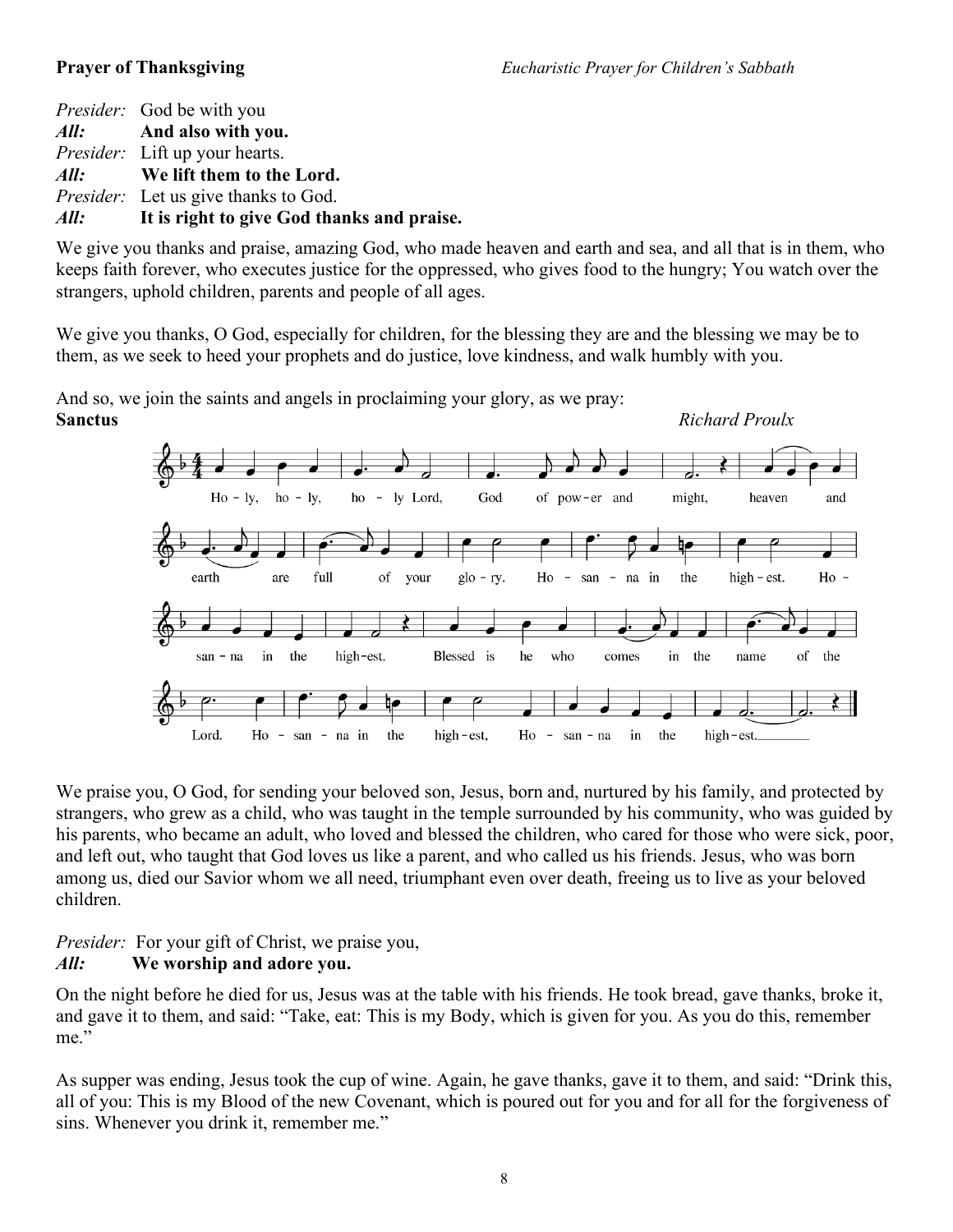*Presider:* For new life in Christ, we praise you,

## *All:* **We worship and adore you.**

Around your table as your children of all ages O God, we remember Jesus Christ, who came in love, lived in love, and died in love, who was and is and is to come. We offer to you these gifts of bread and wine, and we offer to you †ourselves, our lives and all we are.

†Pour out your Spirit upon these gifts that they may be for us the body and blood of Christ, that †they strengthen us to welcome all your children, to show your love, to work for your justice and to bring your peace.

*Presider:* For the peace of Christ, we praise you,

#### *All:* **We worship and adore you.**

*The now consecrated elements of bread and wine are held high as a final offering to God for blessing followed by the Great Amen, an important affirmation on the part of all gathered for Eucharist.*

*Presider:* Through Christ our Redeemer, in the power of the Spirit, we worship you, O God, in songs of everlasting praise.

#### *All:* **Blessing, honor and glory be yours, here and everywhere, now and forever. Amen.**

#### **The Lord's Prayer**

*As an expression of the inclusivity of the Eucharist and the importance of The Lord's Prayer, we have included three options for praying this beautiful and meaningful prayer. Other languages are also welcome.* 

*Presider I:* Please pray the Lord's Prayer in whichever language or version you prefer.

(Traditional) **Our Father, who art in heaven, hallowed be thy Name, thy kingdom come, thy will be done, on earth as it is in heaven. Give us this day our daily bread. And forgive us our trespasses, as we forgive those who trespass against us. And lead us not into temptation, but deliver us from evil. For thine is the kingdom, and the power, and the glory, for ever and ever. Amen.**

(Contemporary) **Our Father in heaven, hallowed be your Name, your kingdom come, your will be done, on earth as in heaven. Give us today our daily bread. Forgive us our sins as we forgive those who sin against us. Save us from the time of trial, and deliver us from evil. For the kingdom, the power, and the glory are yours, now and forever. Amen.**

(Spanish) **Padre nuestro, que estas en el cielo, santificado sea tu nombre; venga a nosotros tu reino, hágase tu voluntad, en la tierra como en el cielo, danos hoy nuestro pan de cada dia, perdona nuestras ofensas, como tambián nosotros perdonamos a los que nos ofenden, no nos deyes caer en la tentación y libranos del mal. Porque tuyo es el reino, el poder, y la gloria por los siglos de los siglos. Amen.**

*As the following words are offered, the Presider breaks the consecrated bread and holds us up so that all may see and response. For nearly two years, we have prepared hosts with wine added in advance of the Service. Each host contains both Consecrated bread and wine until at which time we can share a common cup again.*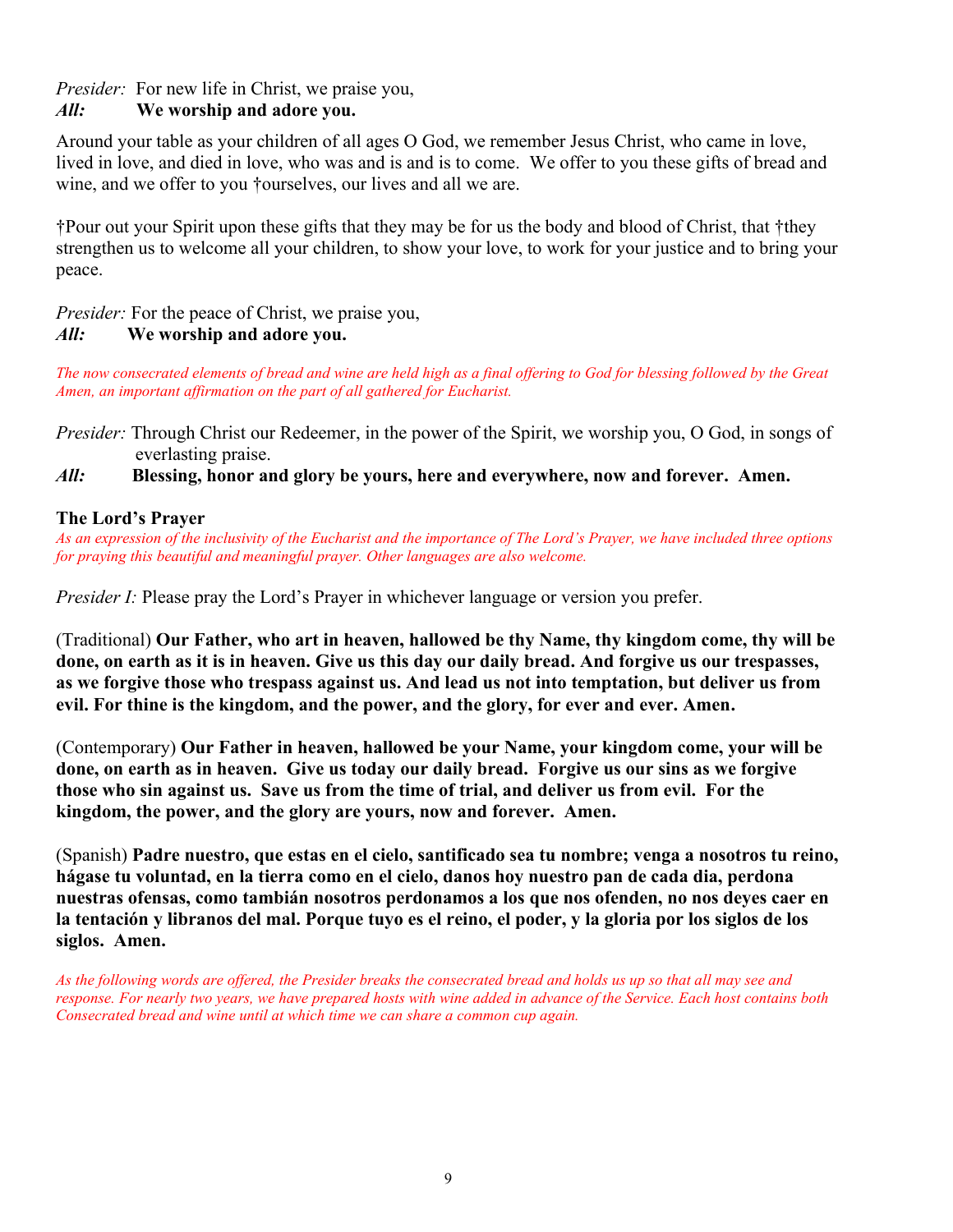#### **The Breaking of the Bread and the Reception of the Sacrament** *David Hurd*

*(Spoken at 8 a.m. and Sung or Spoken at 10:30 a.m.)*



*Presider:* The gifts of God for the people of God.

#### *All:* **Let us take them in remembrance that Christ died for us and feed on him in our hearts by faith with thanksgiving.**

*Presider:* As is our tradition, all are invited to the Holy Eucharist at the Table of the Lord. If you prefer to receive a blessing, please cross your hands over your chest, and you will receive a blessing. Please, follow the guide to approach the communion rail. All are welcome at this Table of the Lord.

#### **The Distribution of the Sacrament**

|           | <i>Eucharistic Minister:</i> "The body and blood of Christ." |
|-----------|--------------------------------------------------------------|
| Response: | "Amen" or "Thanks be to God."                                |



#### **Post-communion prayer**

*Presider II*: Let us pray:

*All:* **Loving God, we give you thanks for restoring us in your image and nourishing us with spiritual food in the Sacrament of Christ's Body and Blood. Now send us forth a people forgiven, healed, renewed, that we may proclaim your love to the world and continue in the risen life of Christ our Savior. Amen.**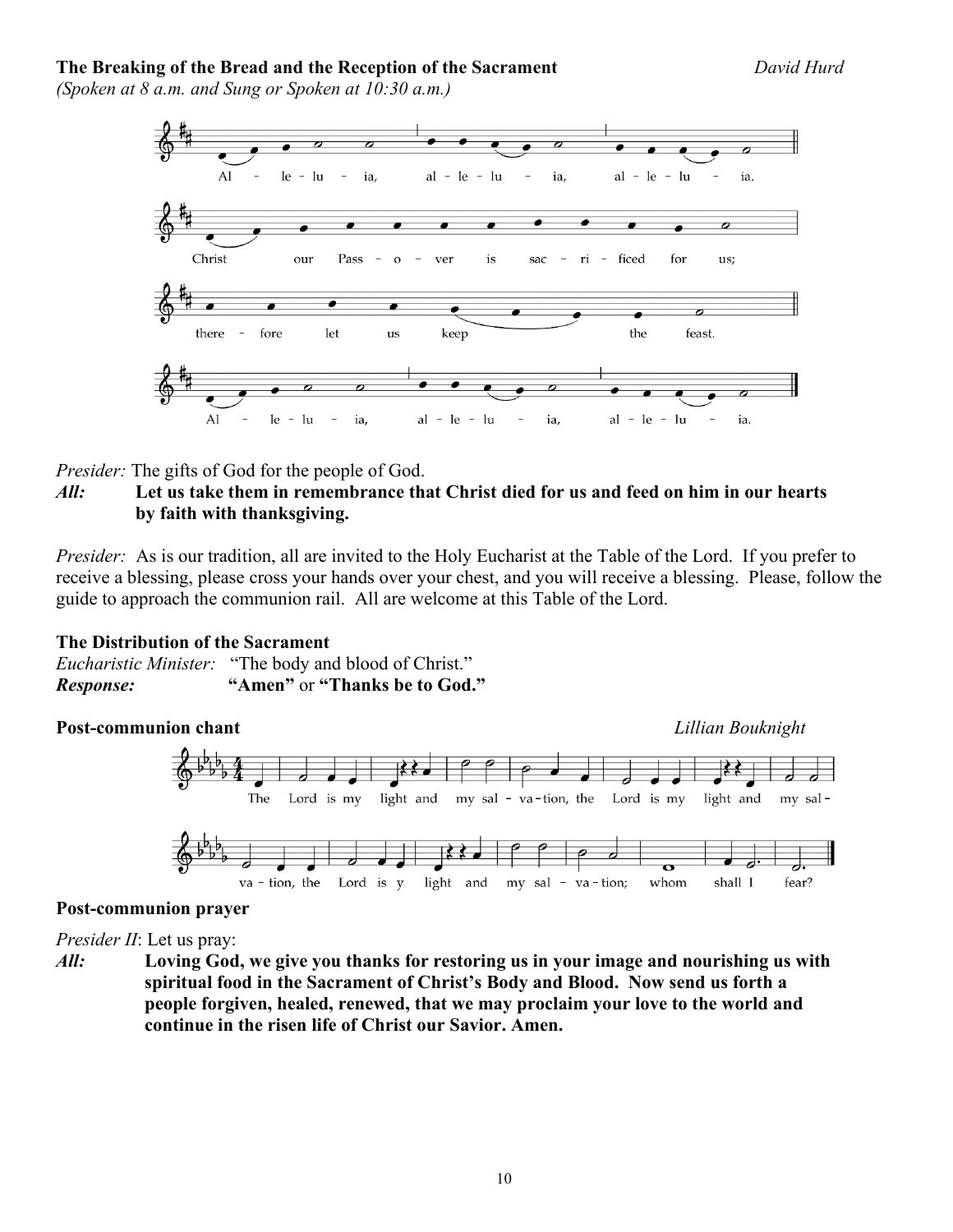#### **Blessing**

*Presider I:* May God shield us, East, West, North, South and wherever we go.

*All:* **The God of life, love and grace.**

- *Presider:* And the blessing of God, †Creator, Redeemer, and Sustainer, be upon us, now and for evermore, we pray:
- *All:* **Amen.**

#### **The Sending Forth**

*Deacon or Priest:* Sisters and brothers in Christ, let us go forth to love and serve God and all God's people. Alleluia. Alleluia.

*All:* **Thanks be to God. Alleluia. Alleluia.**

#### **The Hymn of Sending Forth — Blue Hymnal 366 vss. 1-4: Holy God we praise thy Name** *Grosser Gott*

#### **The Postlude —** Festival Postlude *Hampton*

*Following both Services, all are invited to the Parish Hall to share fellowship and light fare.*

You are invited to participate in the tradition at St. Mark's to remain seated until all the candles are extinguished and the postlude *has ended, fitting ways to conclude our worship together. A reminderthat when the Rector preaches, his homily is available on the* Resource Table in the north transept. Please, feel free to take a copy for further reflection. All homilies are video-taped and can be found *at [www.stmarksgr.org](http://www.stmarksgr.org/) at the Media tab and on YouTube at St. Mark's Episcopal Church, Grand Rapids, MI.*

#### **Offertory and Ways to Give to St. Mark's Episcopal Church**

- 1.) Place check or cash in the offering plate
- 2.) Electronic Giving (email Pam for form see the attachment in our e-news)
- 3.) Give+ Mobile App from any mobile device
- 4.) Pay by text text 616-205-9714 from your phone and send in a payment
- 5.) Mobil App Square cash Cashtag: \$stmarksgr Web address: cash.me/\$stmarksgr
- 6.) Mail in a check to the church
- 7.) Online at our website at www.stmarksgr.org through PayPal

| Needed per week for all operations:          | \$12.698             |
|----------------------------------------------|----------------------|
| Received last week in pledges & collections: | \$10.908             |
| Difference:                                  | \$ 1,790 (Shortfall) |
|                                              |                      |

| <b>Needed Yr to Date for Operations:</b>   | \$292.054            |
|--------------------------------------------|----------------------|
| Received Yr to Date Pledges & Collections: | \$263.896            |
| Difference:                                | \$28,158 (Shortfall) |

# **Announcements**

eNews: Please visit our website at [www.stmarksgr.org](http://www.stmarksgr.org/) and click on the scroll that says "Newsletter" for our weekly announcements, opportunities and news. This is the same as our electronic newsletter (eNews) of which you may subscribe to receive in your email each week by filling out one of **our Welcome Cards and placing it on Megan's Desk.**

**Today at St. Mark's:** Please, welcome Mother Nurya Parish as our Presider today, the Executive Director of Plainsong Farm, and Rev. Steven Manskar as our preacher, a parishioner at St. Mark's.

**Pride Festival June 18: Volunteers Needed**: Over the last 34 years, the Grand Rapids Pride Festival has grown into one of the largest one-day events in Grand Rapids. We are grateful to have acquired booth space again this year and are looking for volunteers for set-up, tear-down and being available to hand out information about St. Mark's. The festival takes place between 12 noon and 9 p.m. and we are requesting volunteers to fill 2 hour segments from 10 a.m. – 4:00 p.m. Please sign up at the welcome desk if you are able to help. **Of note: St. Mark's has a wedding at 1:30 p.m. and our bride and groom have exclusive use of our parking lot for their wedding preparation and event. Please find parking elsewhere if you are helping out with the festival.** 

**Eucharist For All Ages:** Join us Sunday June 19th, July 17th and August 21st at 10:30 am for special services led by children & youth. This is a chance to worship together as an all-ages church family. Parents -- if your child (or family unit) would like to participate, please contact Laura Kozminski. We need children and youth to serve in all aspects of these services.